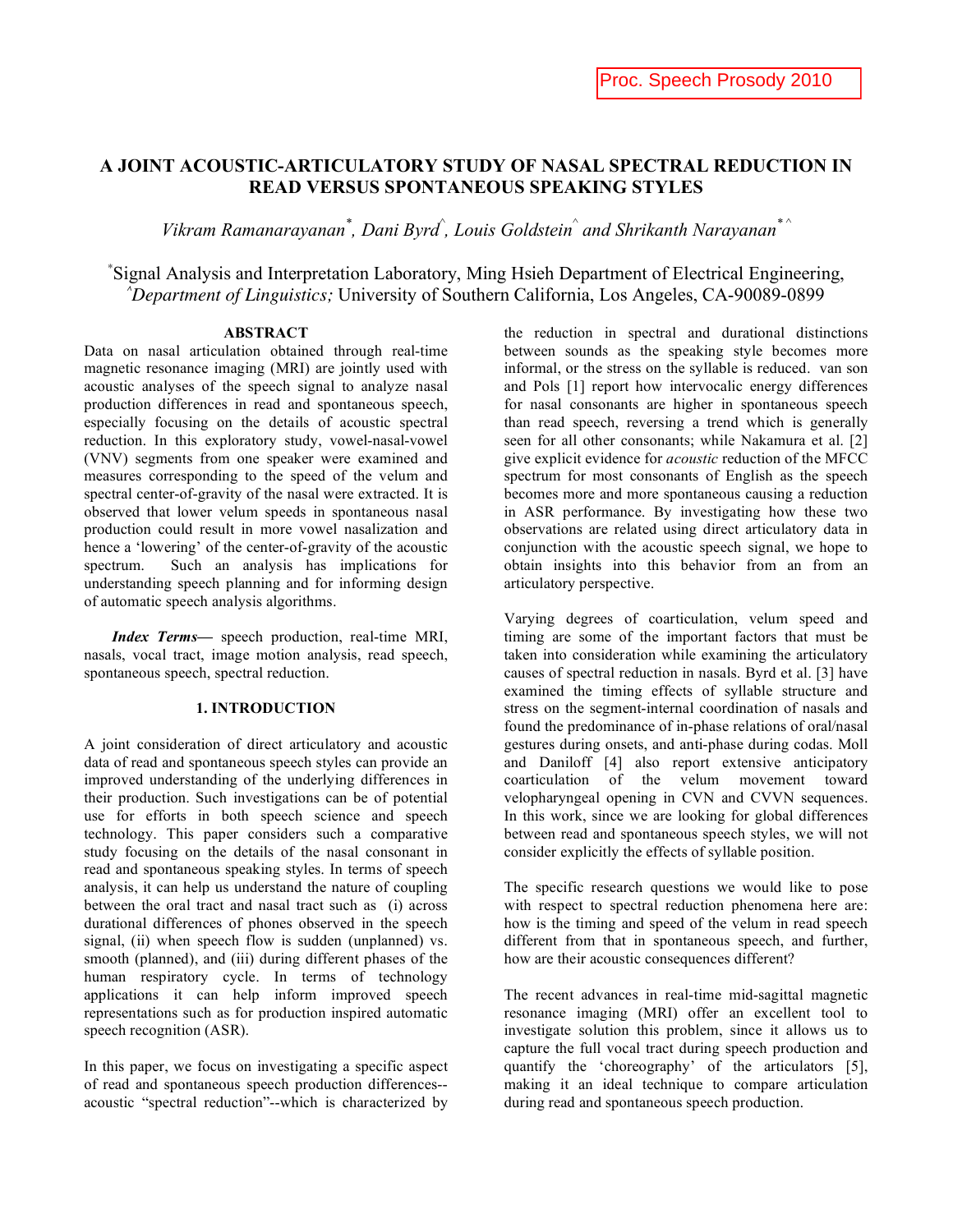The paper is organized as follows: Section 2 details methods of MR data acquisition and reconstruction. Section 3 describes the analysis carried out on the acoustic signal as well as a method to characterize the midsagittal profile of the vocal tract. Finally, Section 4 discusses our results and summarizes directions for future work.

#### **2. DATA**

One native speaker (female) of American English was engaged in a simple dialog on topics of general nature (e.g.,: "what music do you listen to…", "tell me more about your favorite cuisine …", etc.) while she was lying supine inside the MR scanner. For each of the speech "turn", audio responses and MRI videos of speech during the vocal tract articulation were recorded for 30 seconds and time-synchronized. The same speaker was also recorded/imaged while reading some of the TIMIT sentences and the rainbow passage during a separate scan session. Further details regarding the recording and imaging setup can be found in [5,6]. Midsagittal realtime MR images of the vocal tract were acquired with a repetition time of TR=6.5ms on a GE Signa 1.5T scanner with a 13 interleaf spiral gradient echo pulse sequence. The slice thickness was approximately 3mm. A sliding window reconstruction at a rate of 22.4 frames per second was employed. The field of view was adjusted depending on the subject's head size.

#### **3. ANALYSES**

It is important to note that all analysis considered here in the articulatory domain were carried out based on phenomena observed in the acoustic-domain, since most baseline scientific analyses have been carried out on the more widely-available speech signal. In this section, we first describe the acoustic domain pre-processing and analysis, such as the segmentation of the speech signal into phones so that context-specific (VCV) analyses can be performed and extraction of a spectral centroid measure. Then we explain how relevant features were extracted from the MRI videos using automaticallydetermined air-tissue boundary information.

The SONIC speech recognizer [7] was used to perform a first-pass automatic forced alignment of the recorded audio data to the phone sequence. However, the background noise especially due to the cryogenic pump in the MRI scan room caused misalignment of some phones/groups of phones, which warranted a second-pass manual correction of these alignments.

Spectral centre-of-gravity (CoG) values were computed for each vowel-nasal-vowel (VNV) sequence extracted automatically from the segmented speech data bandlimited to 2.5 kHz (for both read and spontaneous speech). This helps us approximately obtain the frequency about which maximum spectral energy is distributed without unwanted averaging effects due to noisy sample values at higher frequencies up to 10kHz (since the audio is sampled at 20kHz). This was computed as follows [1]:

$$
CoG = \frac{\sum_{i} f_{i} E_{i}}{\sum_{i} E_{i}}
$$

where  $f_i$  is the center frequency of each FFT band of frequencies, and  $E_i$  is the spectral power corresponding to each frequency.

#### **3.1. Contour Extraction**

The air-tissue boundary of the articulatory structures was automatically extracted using an algorithm that hierarchically optimizes the observed image data fit to an anatomically informed object model using a gradient descent procedure [8]. The object model is chosen such that different regions of interest such as the palate, tongue, velum etc. are each defined by a dedicated region (see Figure 1).

#### **3.2. Velum Speed Measure**

The velum contour *alone* was used to create a 'mask' image corresponding to each image of the MRI video sequence, with all pixels inside the contour rendered white and the rest, black. Then by taking the absolute value of the difference between successive masks, we can obtain a measure of how fast the velum is moving. For a detailed description of this process, see [9]. In addition, the velum opening for each MR image was computed as the minimum distance between the velum and pharyngeal wall contours.

#### **3.3. Vocal Tract Area Descriptors (VTADs) Extraction**

In the following paragraph, the extraction of vocal tract variables, including the lip aperture (LA), tongue tip constriction degree (TTCD), tongue dorsum constriction degree (TDCD), tongue root constriction degree (TRCD) and velic aperture (VEL), is described. For each image in the MRI video sequence, LA is computed as the minimum distance between the upper lip and lower lip contour segments. VEL is computed as the minimum distance between the velum and pharyngeal wall contours. In order to extract the tongue-related tract variables (TTCD, TDCD and TRCD), especially for those frames where the articulator in question is not a critical one, the main problem is defining the point on the palate with respect to which we can measure the constriction degree for that articulator. This problem can be alleviated by using frames in which an articulator is critical in order to define a set of possible 'palate constriction locations', which can then be in computing the constriction degrees for that articulator for all other frames.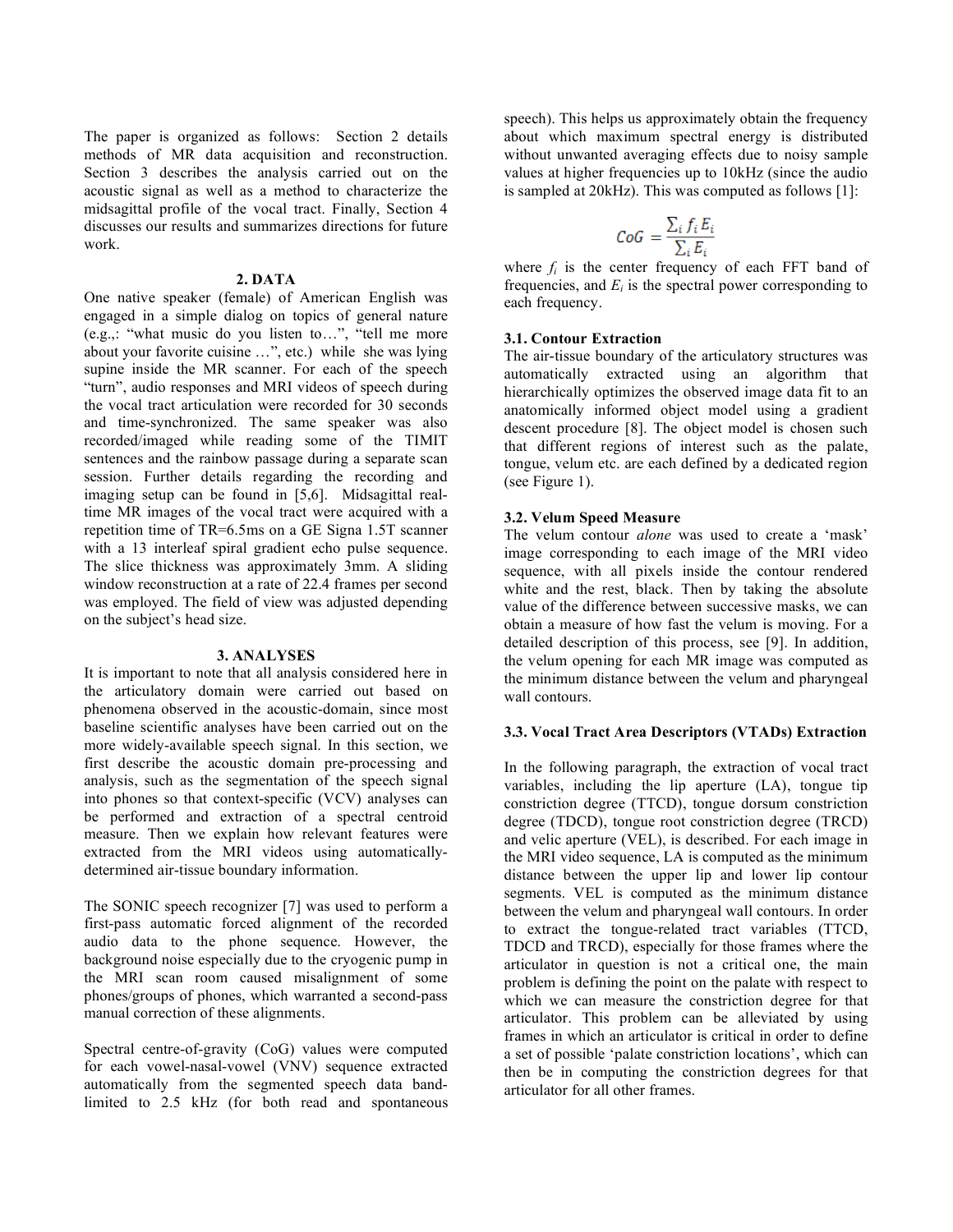

**Figure 1** (Left) Contour outlines extracted for each image of the vocal tract. Note the template definition such that each articulator is described by a separate contour. (Right) A schematic depicting the concept of vocal tract area descriptors (adapted from [8]).

For example, in order to compute the TTCD for a vowel /a/, in which the tongue tip is not critical, we use the constriction location (on the palate) of the tongue tip constriction for all /t/, /d/ frames, where the tongue tip is a critical articulator and use the mean of this point cloud as the point on the palate from which to measure minimum distance to the tongue contour. We find that choosing /t/ and  $\frac{d}{dx}$  frames,  $\frac{d}{dx}$  and  $\frac{d}{dx}$  and  $\frac{d}{dx}$  and  $\frac{d}{dx}$  frames as critical frames for the tongue tip, tongue dorsum and tongue root respectively works well in practice. Finally, the lowermost boundary of the vocal tract area for our purposes is computed as the minimum distance between the root of the epiglottis and pharyngeal wall contour (please see Figure 1). However, due to poor signal-tonoise ratio of images in this region, this is not always robust.

Once these tract variables are computed, we can then use them to partition the vocal tract midsagittal crosssectional area, into the area between the LA and TTCD (which we call A1 (blue in Fig)), the area between the TTCD and TDCD (or A2 (green)), the area between the TDCD and TRCD (or A3 (purple)), and the area below the TRCD as A4 (orange) (Note that we are not using A4 for conclusive analyses, due to the reason described above). Once these areas are obtained, we can formalize the differences in vocal tract shaping more concretely.

## **4. RESULTS AND DISCUSSION 4.1. Results for all nasals in general**

A one-way parametric<sup>1</sup> analysis of variance (ANOVA) with post-hoc Tukey test was used to test the hypothesis that the means of the z-scores of spectral CoG values calculated for each VNV instance in the read and spontaneous speech utterances were the same. All nasals  $(\frac{m}{n})$ ,  $(n/2)$  in spontaneous speech were found to have a significantly lower  $(p \le 0.05)$  spectral centroid as compared to those in read speech, which agrees with the van son and Pols study [1] which asserts that spectral slope and therefore CoG frequency is determined by the speech effort, which is generally higher in the case of read speech. It is, however, difficult to tease apart how much of the observed effect is individually due to the source and filter.

One-way parametric ANOVAs with post-hoc Tukey tests were also used to test the hypothesis that the means of the z-scores of the areas defined in Section 3.3 for each VNV instance in the read and spontaneous speech utterances were the same. The average area of the A2 vocal tract region (defined between TTCD and TDCD) for each nasal instance was found to be significantly *higher* (p=0) for read nasals as opposed to spontaneously produced nasals. In addition, the A1 region (defined between the LA and TTCD) was found to be significantly *lower* (p<=0.05) for

 $\frac{1}{1}$ <sup>1</sup> P-P plots and Kolmogorov-Smirnov tests ( $p=0.05$ ) were used to ascertain parametricity wherever required.